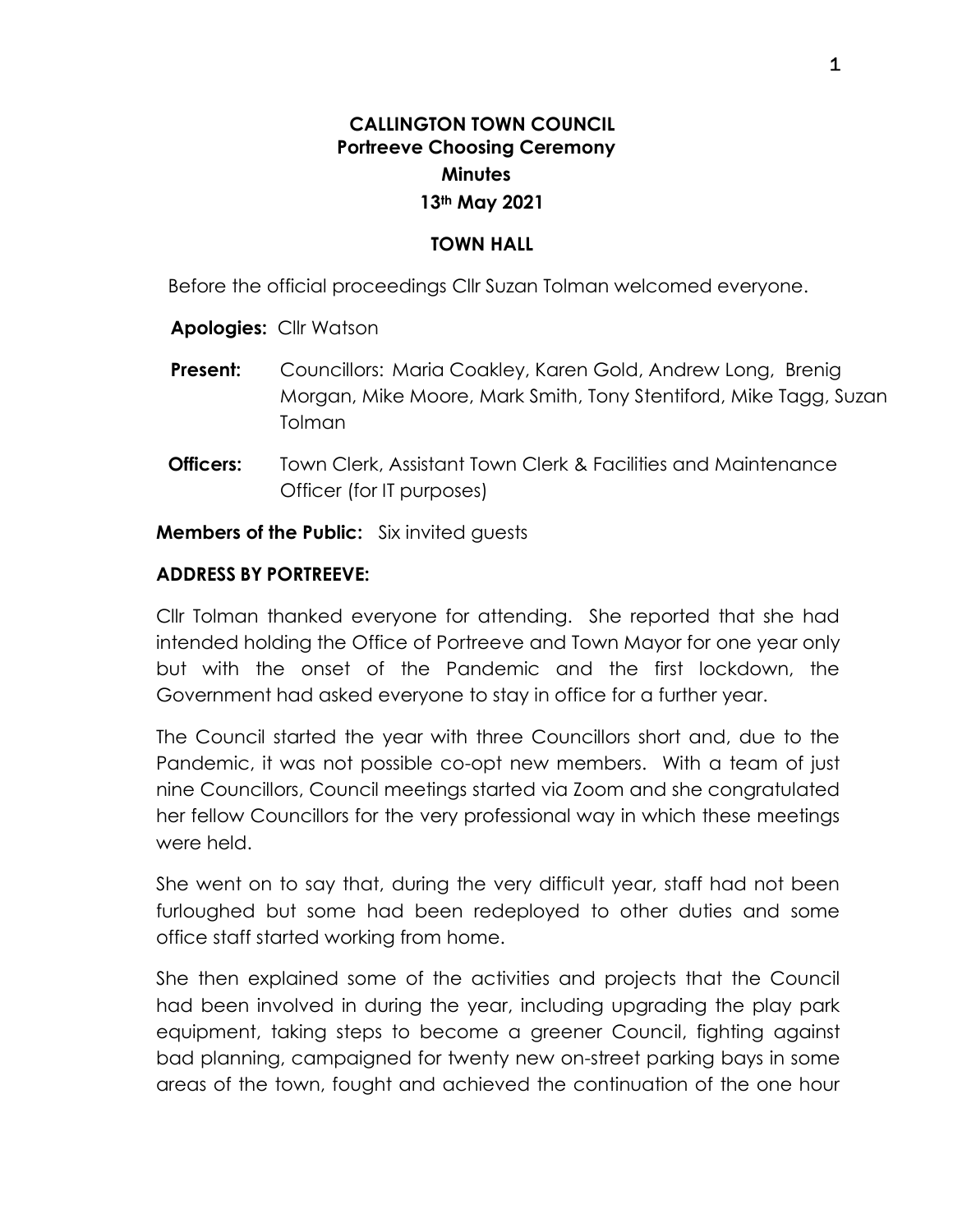free parking in the New Road South car park, supported the litter pick and soup run teams as well as providing staff to assist co-ordination of the volunteer scheme helping member of the community who were unable to shop or collect prescriptions due to COVID. She thanked those that helped with this scheme, namely, Callington Lions, Callington Rotary Club, Callington Community College, Churches Together and Battling On. The Council had also provided a base for Volunteer Cornwall to run support networks for at risk adults during the Pandemic.

She reported that the Council had also helped to fund fruit and vegetable boxes which were given to families in need, and adding financial vouchers to these boxes.

The public toilets refurbishment had started and was due to be completed very soon and the Pasty Factory mural had been refurbished and protected using grant funding and with no cost to the community.

She thanked former Councillor, Mikkie Raphael, who had recently left the Council, for his involvement with the litter pick and with the environment committee.

She also thanked the Town Clerk and Assistant Town Clerk and presented them with flowers.

### **1. ELECTION OF PORTREEVE & MAYOR FOR 2021 TO 2022.**

Upon nominations being requested, Cllr Mike Tagg was proposed by Cllr Tolman and seconded by Cllr Gold.

There being no further nominations this was put to the vote and Cllr Tagg was unanimously elected.

# **2. NEWLY ELECTED PORTREEVE INSTALLED WITH CHAIN OF OFFICE BY CLLR TOLMAN**

Cllr Tagg was installed with the Chain of Office.

**3. DECLARATION OF ACCEPTANCE OF OFFICE BY NEW PORTREEVE** Cllr Tagg read and signed the Declaration of Office.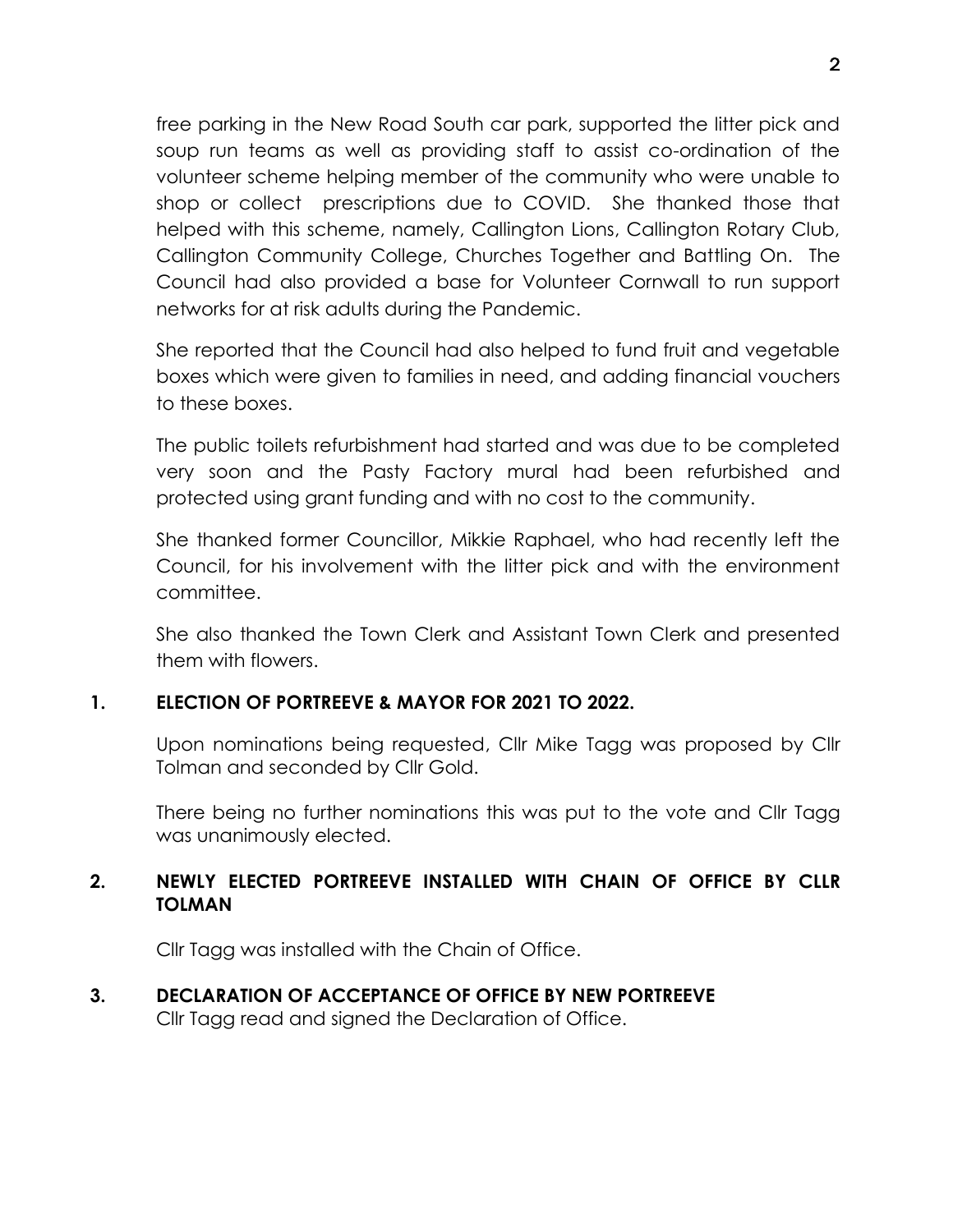Cllr Tagg thanked Cllr Tolman for proposing him and Cllr Gold for seconding the proposition and the whole Council and Parish of Callington for their support.

# **4. ELECTION OF DEPUTY PORTREEVE & DEPUTY MAYOR FOR 2021 TO 2022**

Upon nominations being requested Cllr Tolman was proposed by Cllr Tagg and seconded by Cllr Gold. There being no further nominations Cllr Tolman was unanimously elected.

### **5. DEPUTY PORTREEVE PRESENTED WITH INSIGNIA OF OFFICE & MACE** Cllr Tolman was presented with the insignia of office and mace.

- **6. DECLARATIONS OF ACCEPTANCE OF OFFICE AND REGISTER OF INTEREST** Completed by all Councillors present prior to the meeting
- **7. CO-OPTION TO THE COUNCIL** Following the elections on 6<sup>th</sup> May, the council has two vacancies and these will be filled by the co-option process with the aim to appoint at the June Full Council meeting.

### **8. ELECTION OF TOWN CRIER**

Upon nominations being requested Tony Stentiford was proposed by Cllr Coakley seconded by Cllr Tolman. There being no further nominations Tony Stentiford was elected. (1 abstention, Cllr Stentiford)

#### **9. GENERAL POWER OF COMPETENCE**

It was proposed by Cllr Tagg seconded by Cllr Tolman and agreed unanimously that the Town Council resolves now and, until the next relevant Annual Meeting of the Council, that having met the conditions of eligibility, to adopt the General Power of Competence.

### **There being no further business the meeting was declared closed at 7.22pm**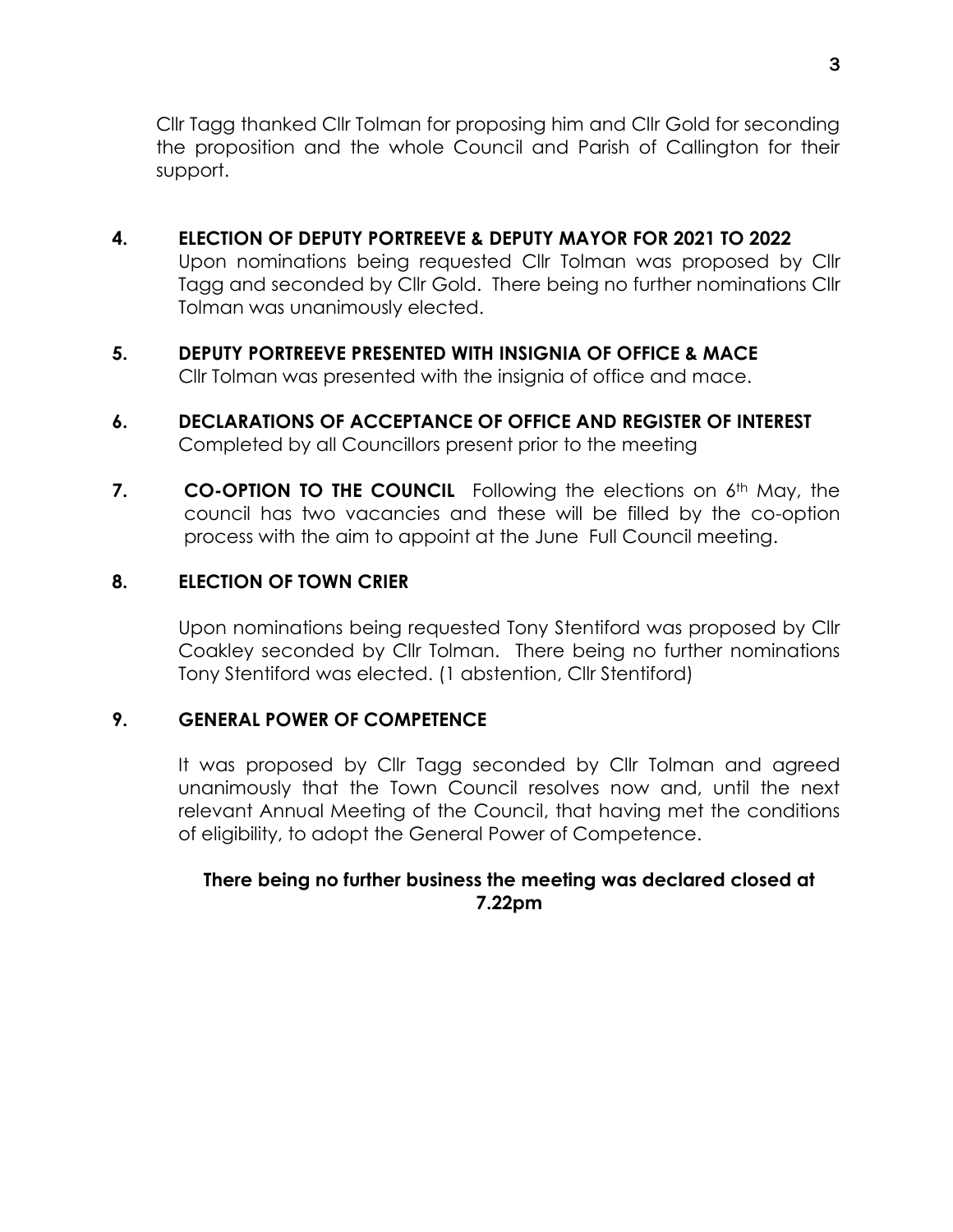# **CALLINGTON TOWN COUNCIL Full Council Minutes 13th May 2021 7pm Town Hall at 7.26pm**

### **(Streamed on YouTube)**

#### **Public Session**

Two members of the public in attendance.

No comments or questions were raised.

#### **1. APOLOGIES**

CLLR WATSON

**PRESENT:** CLLRS COAKLEY, GOLD, TOLMAN, LONG, MOORE, MORGAN, TAGG (CHAIR), SMITH, STENTIFORD

### **OFFICERS: TOWN CLERK , ASSISTANT TOWN CLERK FACILITIES & MAINTENANCE OFFICER (TO SUPPORT THE IT)**

#### **2. MINUTES**

Approval of the Minutes of the meeting of 27th April 2021**.**

**Resolved.** Proposed by Cllr Long seconded by Cllr Tolman and agreed to approve the minutes of 27<sup>th</sup> April 2021 (2 abstentions)

#### **3. MATTERS ARISING**

None.

#### **4. DISCLOSURES OF INTEREST**

To receive any disclosure(s) of interest by a Councillor or an officer in matters to be considered at this meeting, in accordance with provisions of Sections 94 or 117 of the Local Government Act 1972 or the National Code of Local Government Conduct.

None.

### **5. DISPENSATIONS – To consider any requests for dispensations.**

None.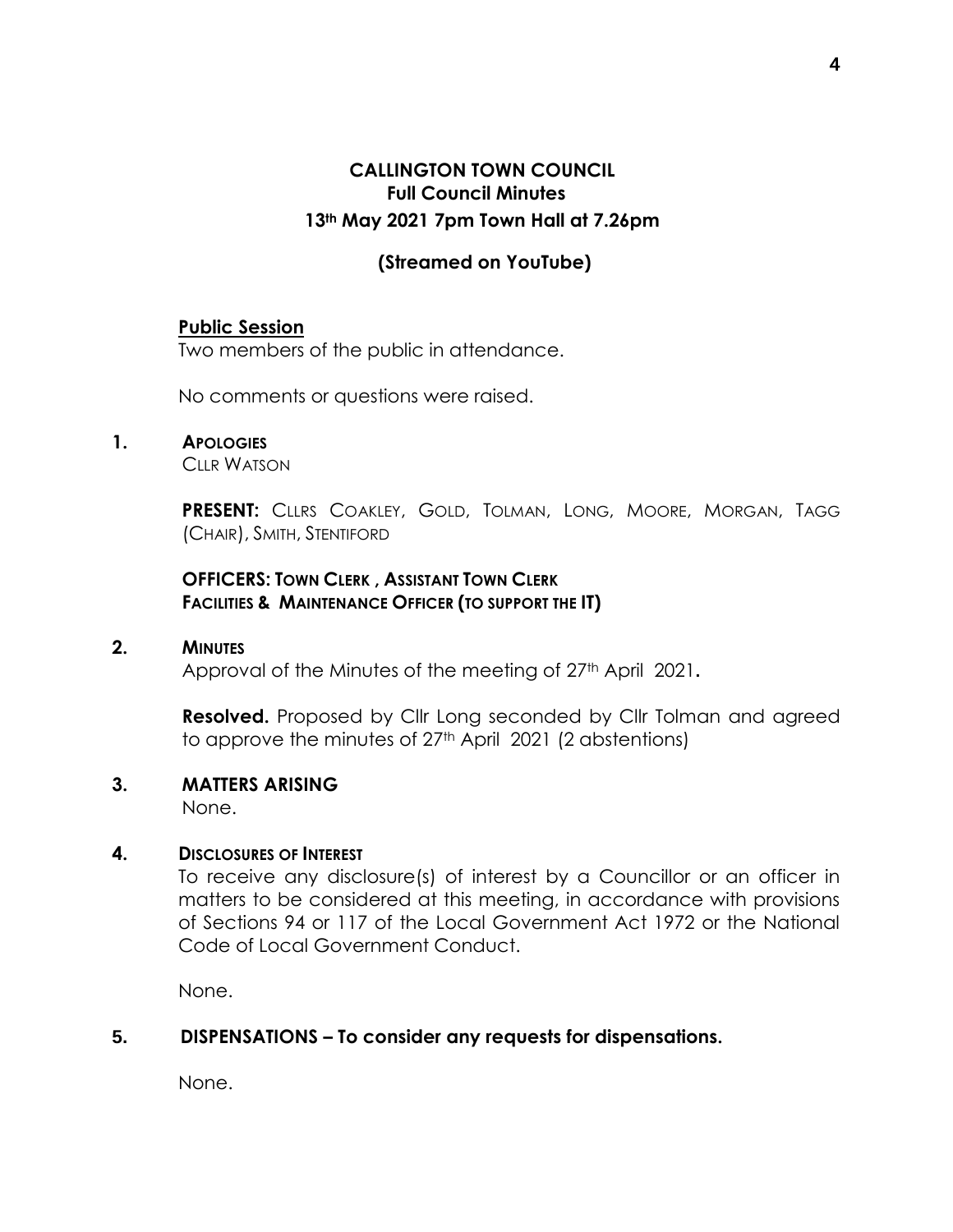# **6**. **RATIFICATION OF ANY DECISIONS MADE SINCE THE LAST MEETING**

**Resolved.** It was proposed by Cllr Tagg seconded by Cllr Long and agreed to ratify all decisions that have been made since the last meeting. (2 abstentions)

### **7**. **REPORTS**

- **a) Planning Committee.** None
- **b) Town Hall & Premises Committee**. None
- **c) Outside Services Committee.** None.
- **d) Finance & General Purposes Committee.** None.
- **e) Any other reports [not for decision] from Councillors**. None

# **f) Reports from Cornwall Councillor**

Cllr Long congratulated the new Portreeve on his election. His report is as follows:

- Cornwall Councillors are officially signed in tomorrow in Truro
- For the first time since 2009, since the formation of the Unitary Authority, Cornwall has a one party control with the Conservatives having won 48 seats out of the 87. With 39 seats going to other parties.
- Cllr Long is very happy to have been elected and looks forward to working with the Town Council and also with the Parish Council of St Dominic as these are now joined for the next four years.
- He will be holding regular surgeries, on the second and fourth Saturday of the month starting in June, 10.0am – noon, in the Members Room of the Town Hall complex, to allow for easy access and egress. On the first Saturday of the month there will be a Councillor surgery at St Dominic Village Hall from 10.00am – noon. COVID measures will be in place.

# **g) Reports for Kelly Bray**

Cllr Morgan reported that the in January 2020 the Town Council applied for funding from the Community Network Highways Scheme in order to install a fixed speed warning sign on A388 the at Kelly Bray. The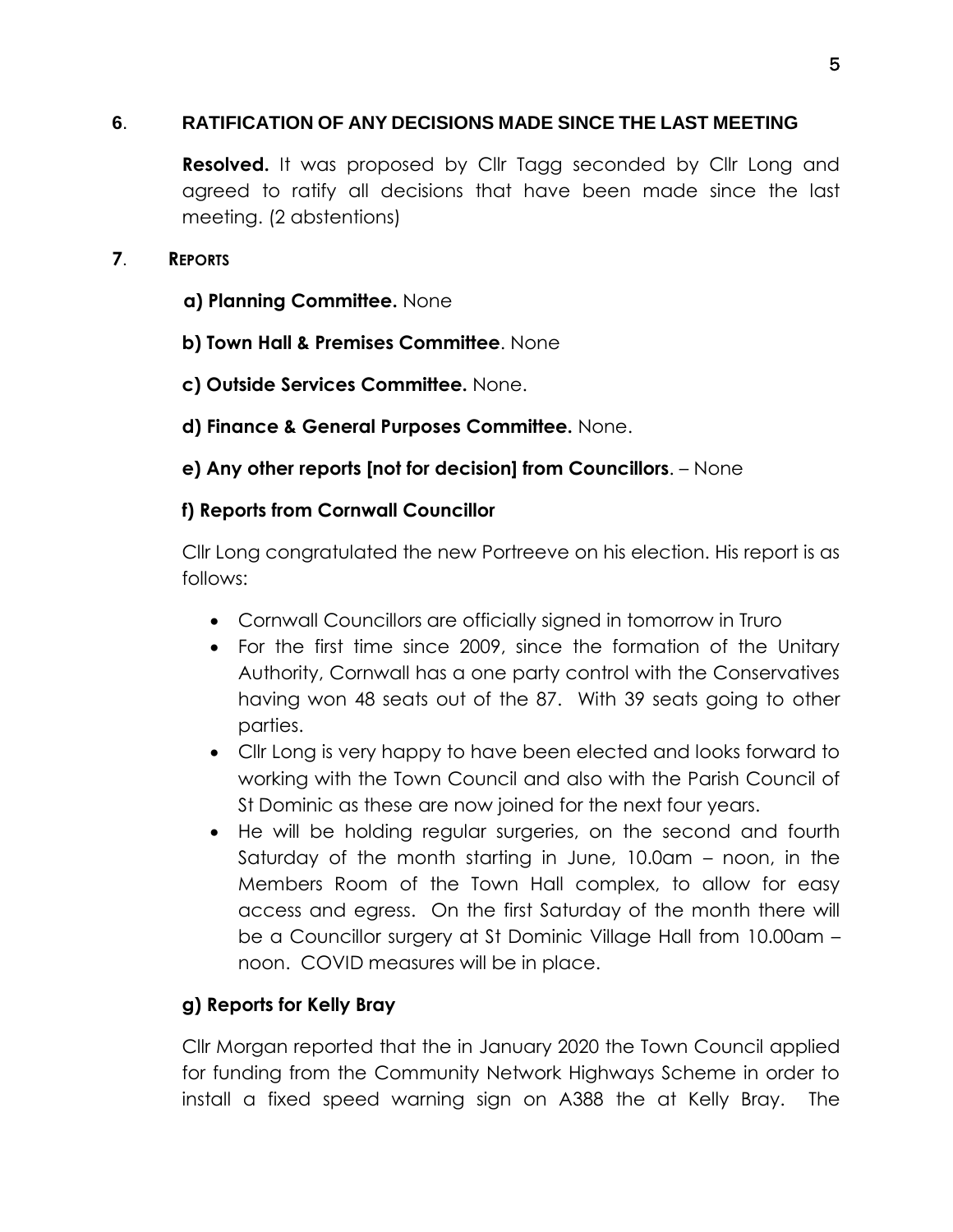application was successful and the speed warning sign should be operational by the end of July. The Community Highways Network Panel has identified eight sites within the network which are suitable for inclusion in a shared mobile speed activation device scheme, the Town Council declared an interest in being part of this scheme and, Cllr Moore was pleased to report that Station Road and Stoke Road have been included in this scheme.

The removal of the concrete bus shelter in Station Road has been approved. Together with Cllr Long, Cllr Morgan is hoping this will be completed as soon as possible.

#### **8. FINANCE**

The Clerk took the new administration through the financial processes and the audit procedures.

The Internal Auditors have completed a successful audit and signed off their report, with no amendments.

Documentation in relation to the items as listed below had been circulated prior to the meeting with background and supporting information.

With no amendments or challenges from the Auditor, the Clerk asked that the items be approved a prepared and presented:

a) Approval for expenditure as listed, and note the payments made since the last meeting.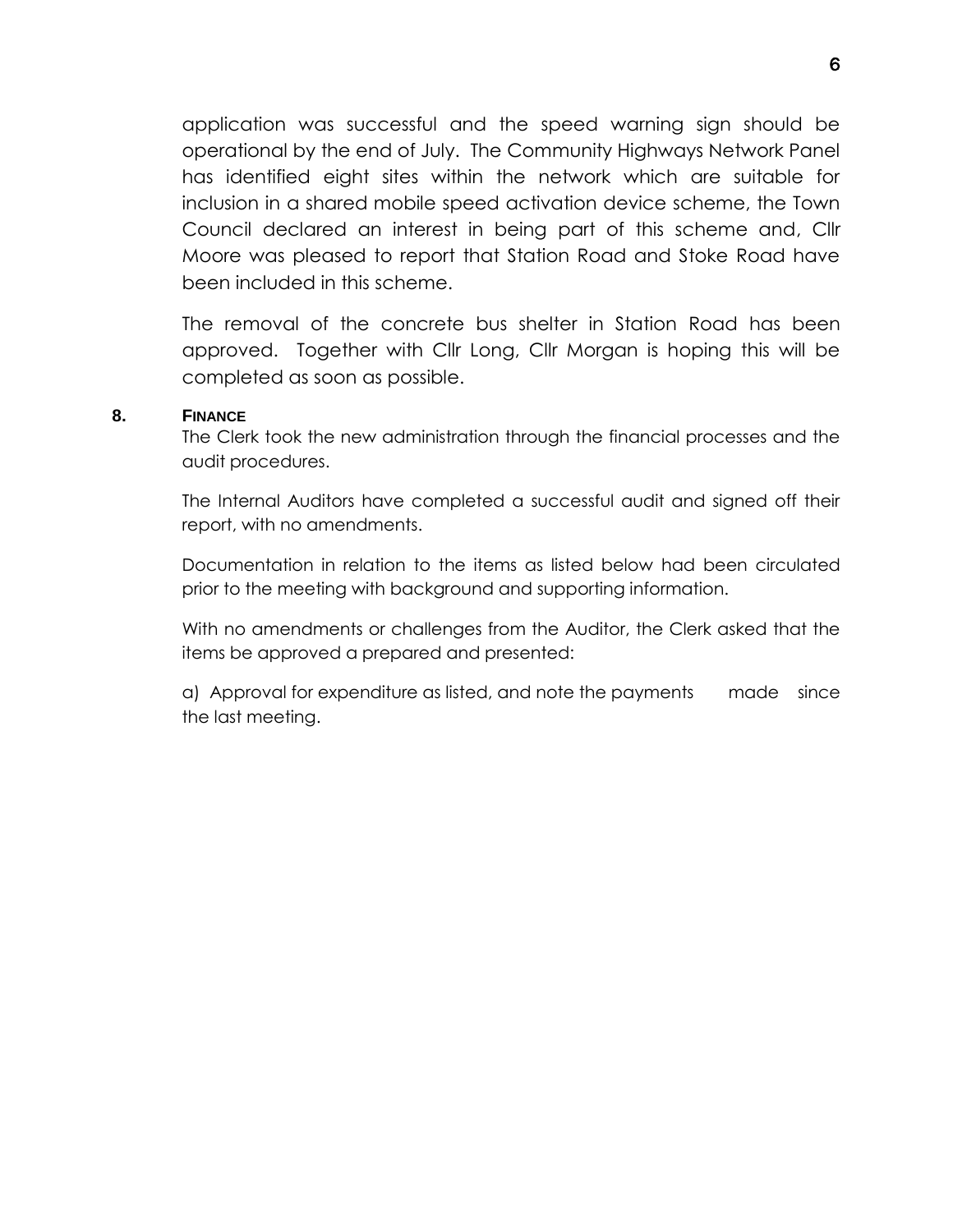| <b>OS</b>  | 12400     | R G Julian                    | <b>Skip Hire</b>                                | 215.00  |        | 215.00  |
|------------|-----------|-------------------------------|-------------------------------------------------|---------|--------|---------|
| THP/O      | 12401     | <b>Biffa</b>                  | Waste (Reimburse Mrs H Dowdall)                 | 39.60   | 7.92   | 47.52   |
| THP/O      | 12401     | <b>Biffa</b>                  | Waste (Reimburse Mrs H Dowdall)                 | 130.72  | 26.14  | 156.86  |
| <b>OS</b>  | 12402     | Root & Branch                 | Clear trees on Laun Rd Allotments               | 375.00  |        | 375.00  |
| <b>OS</b>  | 12403     | <b>GB Tool Hire</b>           | Safety boots & jacket                           | 114.95  | 22.99  | 137.94  |
| <b>THP</b> | 12403     | <b>GB Tool Hire</b>           | Mop heads, toilet cleaner, gloves, disenfec.    | 183.37  | 36.68  | 220.05  |
| <b>THP</b> | 12404     | Seadog IT                     | Managed hosting                                 | 25.00   |        | 25.00   |
| <b>THP</b> | 12405     | A Skews Constructions         | Remove lead flashing, repair lintel             | 400.00  |        | 400.00  |
| <b>FGP</b> | 12406     | <b>HR Support Consultancy</b> | April work                                      | 150.00  | 30.00  | 180.00  |
| THP/O      | 12407     | Trewartha, Gregory & Doidge   | Plaster, filler, white spirit, TRV, pipe cutter | 80.39   | 16.08  | 96.47   |
| THP        | 12408     | Citron Hygiene                | Medical/sanitary waste disposal                 | 189.78  | 37.96  | 227.74  |
| <b>FGP</b> | 12409     | Microshade Business Consult.  | DPO service for year                            | 449.00  | 89.80  | 538.80  |
| <b>OS</b>  | 12410     | Cornwall Tree consultancy     | Risk assessment for entire tree stock           | 661.03  |        | 661.03  |
| <b>FGP</b> | 12411     | <b>DTS Computers</b>          | Monthly server checks, back up etc.             | 345.00  |        | 345.00  |
| <b>THP</b> | <b>DD</b> | Corona Energy                 | <b>Electric Town Hall</b>                       | 250.17  | 50.03  | 300.20  |
| <b>THP</b> | 12412     | <b>British Gas</b>            | Electricity Unit 11 Pannier Market              | 104.75  | 5.23   | 109.98  |
| <b>THP</b> | 12413     | <b>Travis Perkins</b>         | Stain, gloss paint                              | 30.72   | 6.14   | 36.86   |
| <b>THP</b> | 12413     | <b>Travis Perkins</b>         | Wood filler                                     | 9.89    | 1.98   | 11.87   |
| <b>THP</b> | 12413     | <b>Travis Perkins</b>         | Timber                                          | 17.04   | 3.41   | 20.45   |
| FGP        | 12414     | Seadog IT Ltd                 | Website design final payment                    | 947.50  |        | 947.50  |
| <b>THP</b> | <b>DD</b> | <b>British Gas</b>            | <b>Electric Public Toilets</b>                  | 37.38   | 1.86   | 39.24   |
| <b>THP</b> | DD.       | <b>British Gas</b>            | <b>Electric Public Toilets - CREDIT</b>         | 122.61  |        |         |
| <b>THP</b> | DD.       | <b>British Gas</b>            | <b>Electric Public Toilets - CREDIT</b>         | 89.49   |        |         |
| <b>THP</b> | DD.       | <b>British Gas</b>            | <b>Electric Public Toilets - CREDIT</b>         | 42.66   |        |         |
| <b>THP</b> | DD.       | <b>British Gas</b>            | <b>Electric Public Toilets - CREDIT</b>         | 42.66   |        |         |
| <b>THP</b> | <b>DD</b> | <b>British Gas</b>            | <b>Electric Public Toilets - CREDIT</b>         | 122.61  |        |         |
| <b>THP</b> | <b>DD</b> | <b>British Gas</b>            | <b>Electric Public Toilets - CREDIT</b>         | 89.49   |        |         |
|            |           |                               |                                                 | 4246.77 | 336.22 | 5092.51 |

b) To review the internal controls and/or appropriate use of insurance cover, and risk management arrangements.

- c) To receive any comments or recommendations from the Internal Audit.
- d) Annual Governance Statement
- e) Annual Return

**Resolved**. It was proposed by Cllr Long seconded by Cllr Gold and unanimously agreed to;

- a) Approve and note the payments
- b) Approve the internal control arrangements (including insurance and risk management arrangements)
- c) To receive the Internal Auditors report
- d) Approve the Annual Government Statement
- e) Approve the Annual Return.
- 9. FOR DECISION SELECTION OF REPRESENTATIVES & COMMITTEES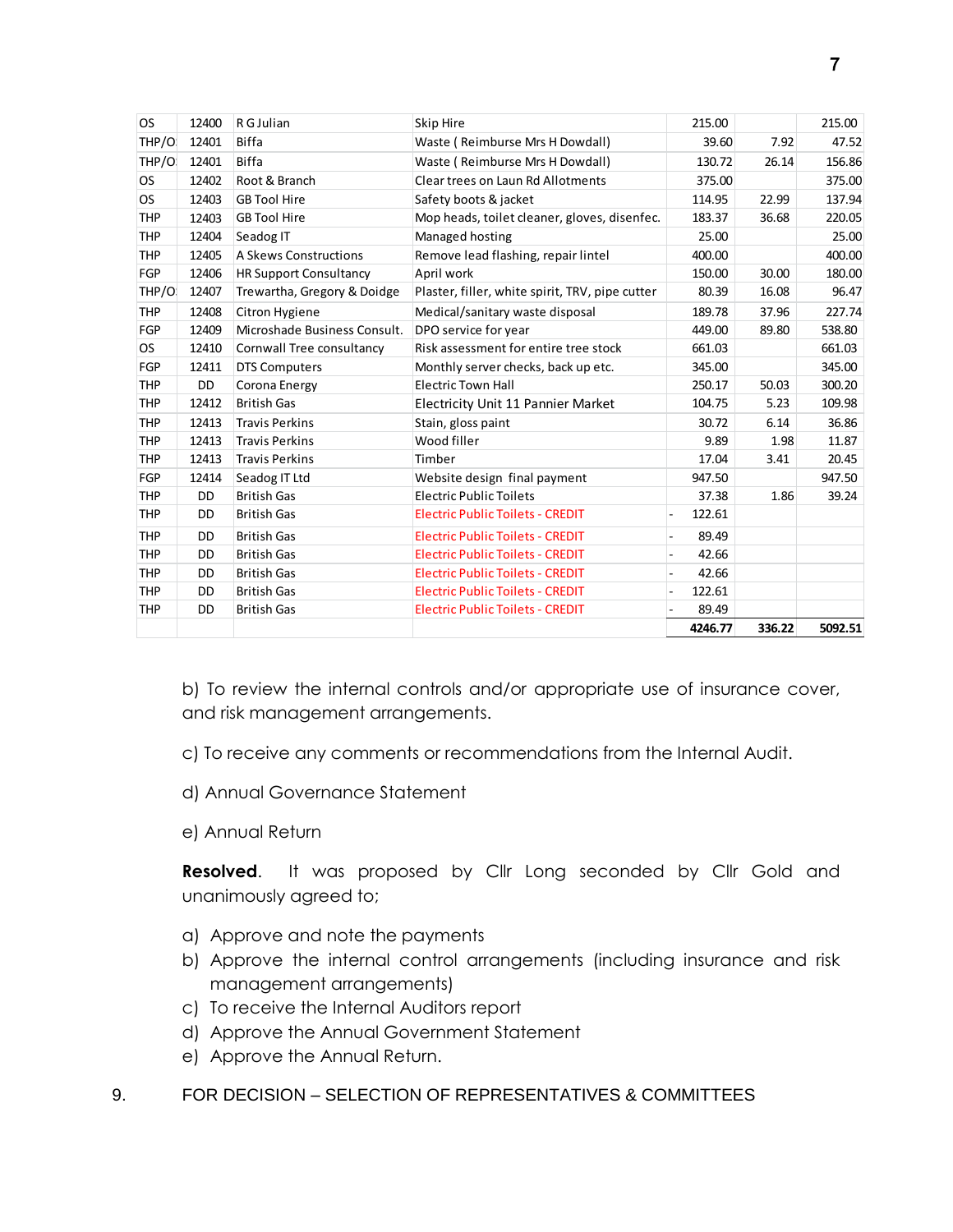Recommendation

That the Council approves the Councillor membership of committees and outside bodies for 2021/2022 Civic Year.

Re-election of all Committees –

### **Finance & General Purposes (12 members)**

 $(Min 8 - \text{Quorum } 4)$ 

All Councillors

To meet on the 4th Tuesday at 6.30pm before Full Council at 7.30pm

#### **Outside Services (12 members)**

 $(Min 8 - \text{Quorum } 4)$ 

All Councillors.

To meet on the 3rd Tuesday after Planning

#### **Planning (12 members)**

 $(Min 8 - QUorum 4)$ 

All Councillors

To meet on the 1st and 3rd Tuesday at 6.30pm

Town Hall & Premises (12 members)

 $(Min 8 - QUorum 4)$ 

All Councillors

To meet on the 1st Tuesday after Planning

#### **Staffing Committee (3 members)**

(Portreeve, Relevant Committee Chair and Senior Councillor)

The Clerk gave all Councillors the opportunity to step down from a committee if they so wished.

**Resolved.** It was proposed by Cllr Long seconded by Cllr Tolman and unanimously agreed to the re-election of all committees as presented and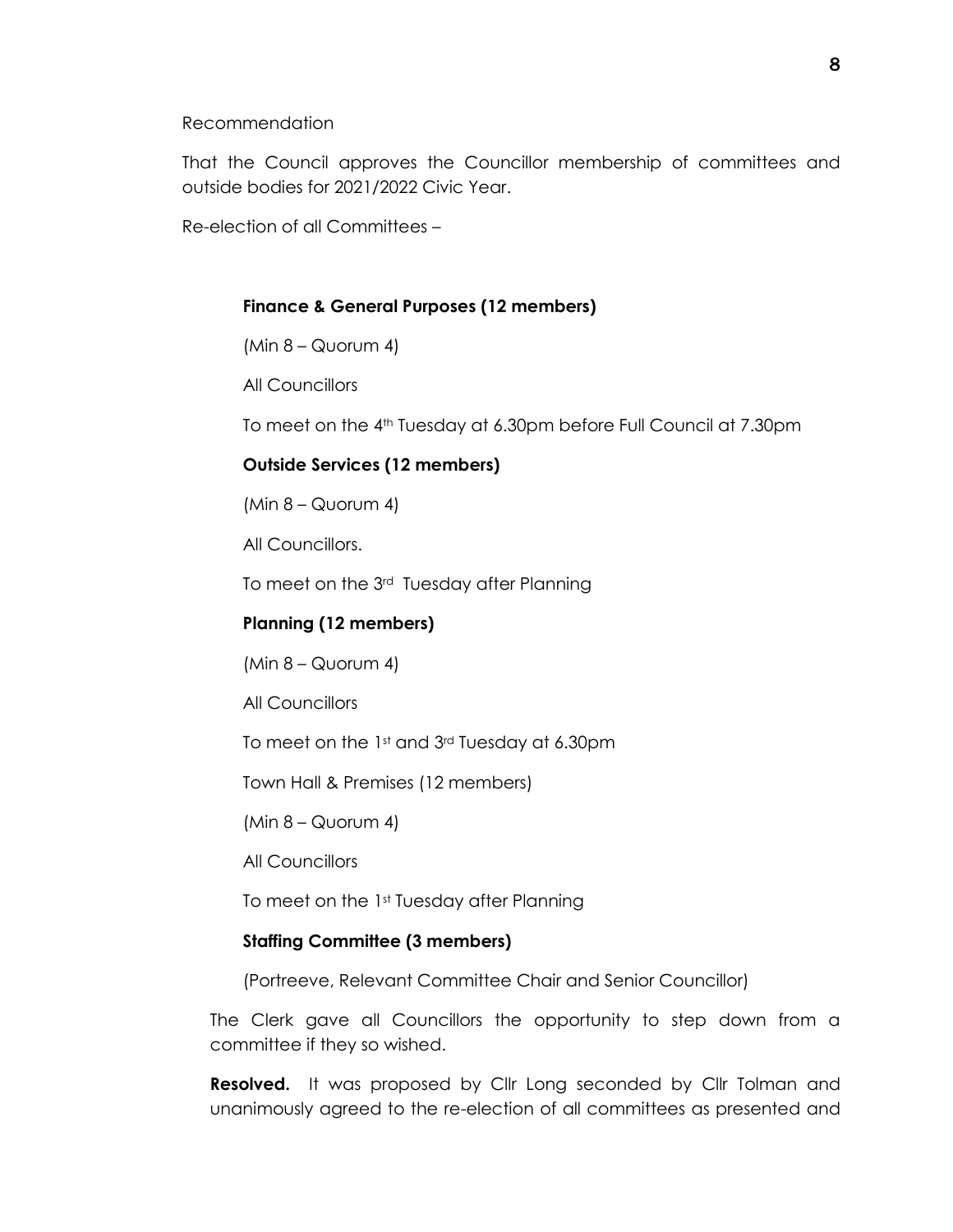for Councillors have the option to remove themselves from a committee as they see fit, in writing or before the committee itself.

| <b>GROUP/OUTSIDE BODIES</b>     | <b>COUNCILLOR REPRESENTATIVE FOR 2021/2022</b>                            |
|---------------------------------|---------------------------------------------------------------------------|
| <b>Mining</b>                   | Cllr Long, Cllr Smith and Cllr Moore                                      |
|                                 | Proposed by Cllr Long seconded by Cllr Gold and<br>unanimously agreed.    |
| <b>Police</b>                   | Cllr Tagg                                                                 |
|                                 | Proposed by Cllr Smith seconded by Cllr Long and<br>unanimously agreed    |
| <b>Fire</b>                     | Cllr Long                                                                 |
|                                 | Proposed by Cllr Gold seconded by Cllr Coakley and<br>unanimously agreed  |
| <b>Tamar Valley Association</b> | Cllr Watson (TBC)                                                         |
| <b>Tamar AONB Management</b>    | Cllr Watson (TBC)                                                         |
| <b>CALC</b>                     | Clerk, Cllr Coakley and a representative from the Staffing<br>Committee   |
|                                 | Proposed by Cllr Tagg seconded by Cllr Gold and<br>unanimously agreed     |
| <b>Kit Hill Countryside</b>     | Cllr Tagg and Cllr Coakley                                                |
| meetings                        | Proposed by Cllr Long seconded by Cllr Gold and<br>unanimously agreed.    |
| <b>Heritage Centre</b>          | Cllr Gold and Cllr Tolman                                                 |
|                                 | Proposed by Cllr Tagg seconded by Cllr Coakley and<br>unanimously agreed. |
| <b>Callington Town</b>          | Cllr Tagg, Cllr Coakley and Cllr Morgan                                   |
| <b>Forum/One Callington</b>     | Proposed by Cllr Tolman seconded by Cllr Moore and<br>unanimously agreed. |
| <b>Trustees for Labouring</b>   | <b>Cllr Gold and Cllr Coakley</b>                                         |

a) Election of representatives to external groups.

 $\mathsf{r}$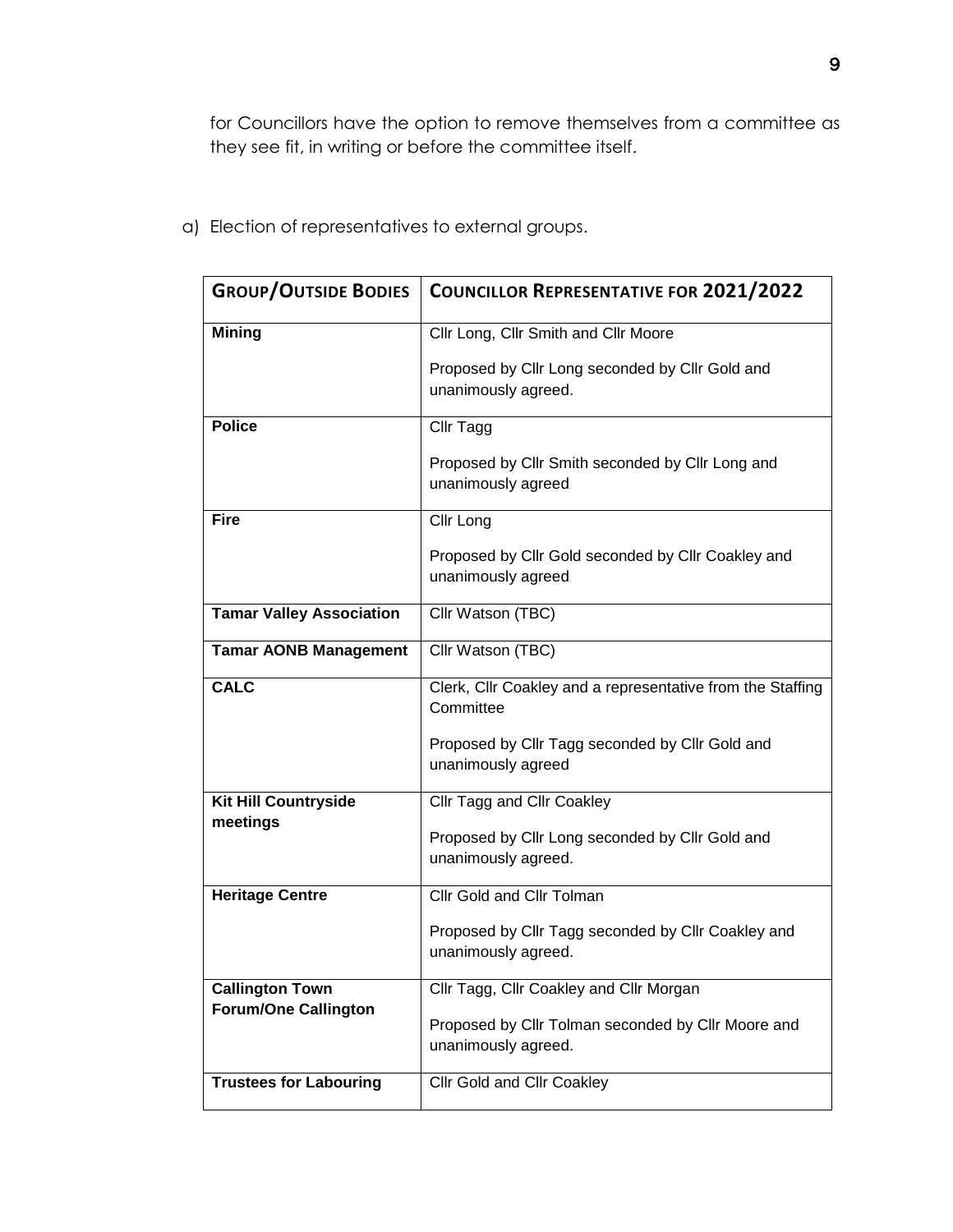| Poor                               | Proposed by Cllr Tagg seconded by Cllr Long and    |
|------------------------------------|----------------------------------------------------|
|                                    | unanimously agreed                                 |
|                                    |                                                    |
| <b>Brendon &amp; Huggins Trust</b> | Cllr Coakley and Cllr Morgan                       |
|                                    | Proposed by Cllr Tagg seconded by Cllr Tolman and  |
|                                    | unanimously agreed.                                |
|                                    |                                                    |
| <b>Callington Community</b>        | Cllr Morgan and Cllr Moore                         |
| <b>Network Panel</b>               |                                                    |
|                                    | Proposed by Cllr Long seconded by Cllr Gold and    |
|                                    | unanimously agreed.                                |
| <b>Festival Committee</b>          | <b>Cllr Coakley</b>                                |
|                                    |                                                    |
|                                    | Proposed by Cllr Tagg seconded by Cllr Tolman and  |
|                                    | unanimously agreed.                                |
| <b>Callington Primary School</b>   | Cllr Watson (as existing and previously agreed)    |
|                                    |                                                    |
| <b>Kelly Bray Residents</b>        | Cllr Morgan, Cllr Smith and Cllr Coakley           |
| <b>Association</b>                 |                                                    |
|                                    | Proposed by Cllr Long seconded by Cllr Gold and    |
|                                    | unanimously agreed.                                |
|                                    |                                                    |
| <b>Neighbourhood Plan</b>          | Cllr Long and Cllr Gold                            |
|                                    |                                                    |
|                                    | Proposed by Cllr Tagg seconded by Cllr Smith and   |
|                                    | unanimously agreed.                                |
| <b>Mural Committee</b>             | Cllr Coakley, Cllr Gold, Cllr Tagg and Cllr Tolman |
|                                    |                                                    |
|                                    | Proposed by Cllr Long seconded by Cllr Gold and    |
|                                    | agreed (1 abstention)                              |
| <b>Town Team</b>                   |                                                    |
|                                    | Cllr Moore, Cllr Gold and Cllr Tagg                |
|                                    | Proposed by Cllr Tolman seconded by Cllr Long and  |
|                                    | unanimously agreed.                                |
|                                    |                                                    |
| <b>Town Market</b>                 | Cllr Coakley and Cllr Smith                        |
|                                    | Proposed by Cllr Long seconded by Cllr Moore and   |
|                                    | unanimously agreed.                                |
|                                    |                                                    |
| <b>Environmental Led</b>           | Cllr Stentiford and Cllr Long                      |
|                                    | Proposed by Cllr Long seconded by Cllr Smith and   |
|                                    | unanimously agreed.                                |

# 11. PLANNING APPLICATIONS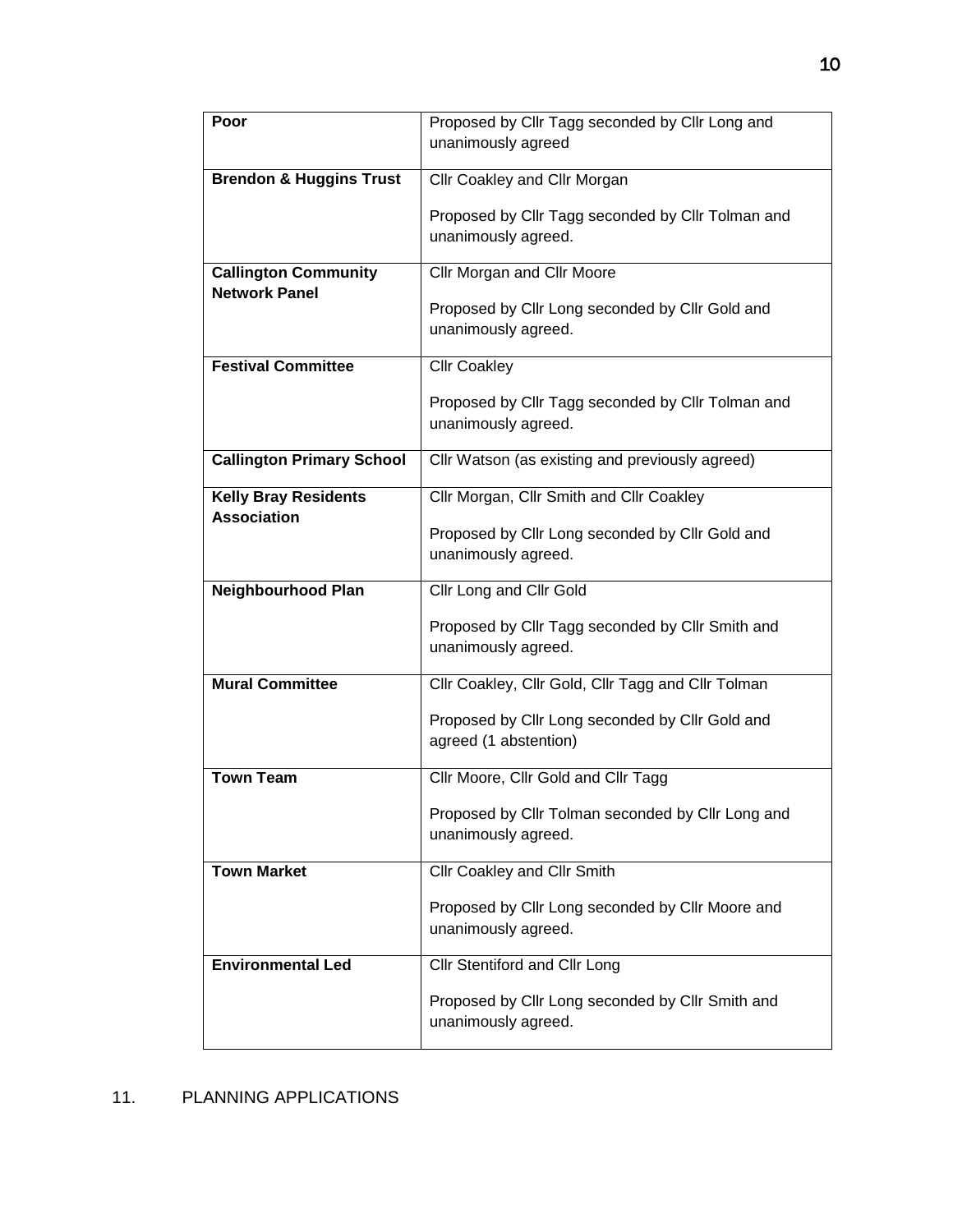**a) PA21/03428, Fin Lodge, West Frogwell Farm, Frogwell Road**. Certificate of Lawfulness for residential occupation of dwelling, on an unrestricted open market basis, by persons not employed within agriculture, and by persons not being the owners of the agricultural operation

Discussions took place**.**

**Resolved.** It was proposed by Cllr Tolman seconded by Cllr Tagg and agreed to recommend the application for approval on the basis that the Town Council are satisfied with the evidence of occupation on the site for a period of more than 10 yrs. (6 support, 2 abstentions)

**b) PA21/01065, Land Pt Os 4647 Frogwell Road, Callington.** Siting of a temporary (three years) caravan and building to house dog day care and boarding facility including septic tank and relevant services and change of use of the land to allow for a secure dog paddock for hire

A lengthy discussion took place.

**Resolved.** It was proposed by Cllr Tagg seconded by Cllr Smith to have no objection to the application subject to Environmental Health being satisfied regarding potential adverse impact on neighbouring properties due to the nature of the business. Further, that the Planning Officer is content with regard to access and egress onto the public highway in consultation with the Highways Officer (2 support, 6 against, 1 abstention)

As the motion could not be carried a further discussion took place.

**Resolved.** It was proposed by Cllr Tolman seconded by Cllr Gold and agreed to recommend refusal of the application based on the lack of evidence to show that there would be no adverse impact on neighbouring properties and additionally, there has been no evidence to show that there will be no adverse impact on the highways. (6 support, 1 against, 2 abstentions)

#### **c) PA21/02607, Larks Corner, South Hill Road.** Proposed garage/store

**Resolved**. It was proposed by Cllr Morgan seconded by Cllr Moore and agreed to have no objection to the application subject to the Planning Officer being satisfied with the materials being used. There should be no further change of use without an additional planning application and that the property should remain an integral part of the existing property. (8 support, 1 abstention)

**12. FOR DECISION** – To consider the grant request from Cornwall Pride CIC.